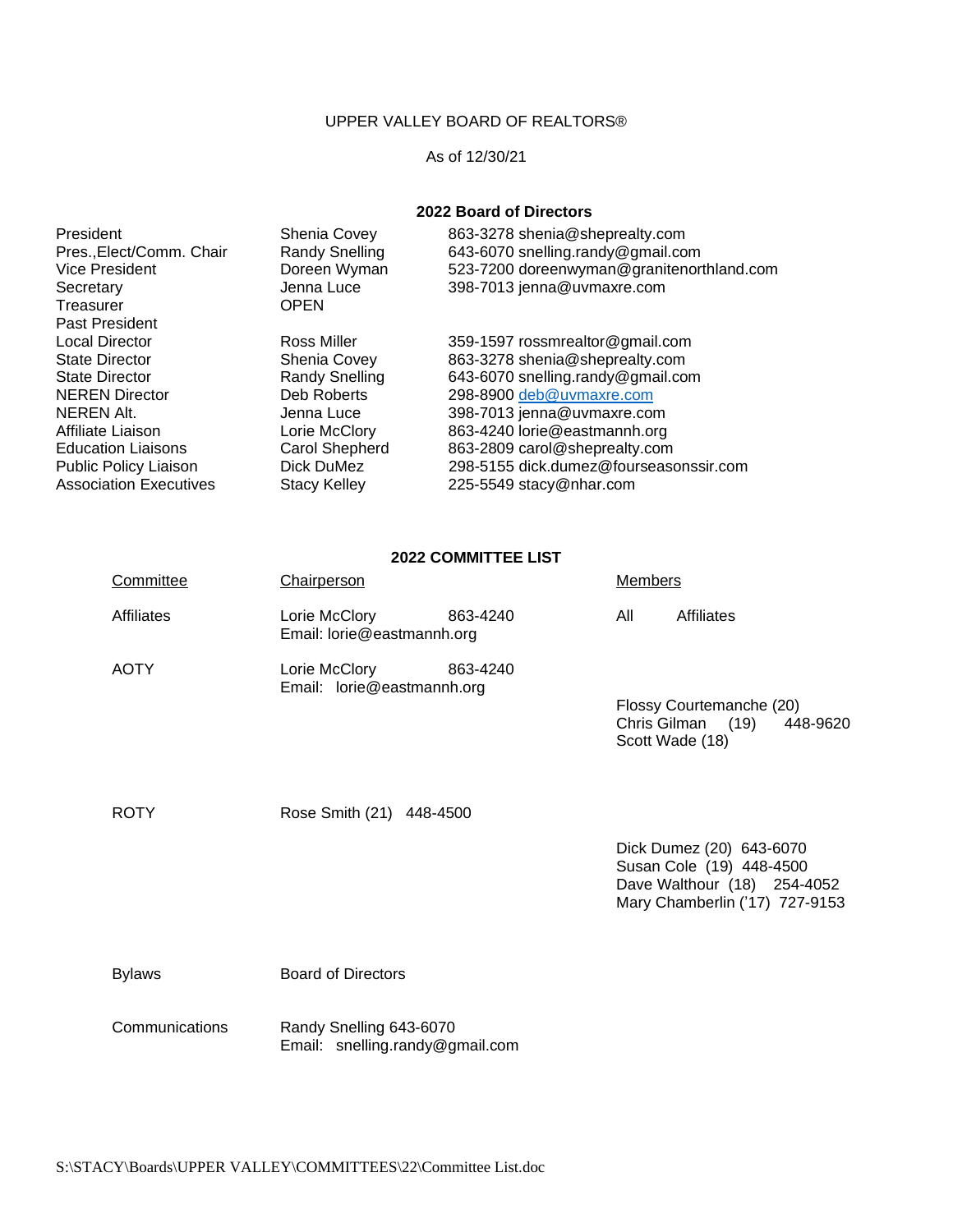| <b>Community Service</b><br>Award                 | <b>DeeAnn Shepherd</b><br>863-4444<br>Email: deeannre@gmail.com                                                                                     | <b>Colby Clarkson</b><br>643-6004<br>Dave Walthour<br>632-5757<br>Amy Redpath<br>643-6406                                             |
|---------------------------------------------------|-----------------------------------------------------------------------------------------------------------------------------------------------------|---------------------------------------------------------------------------------------------------------------------------------------|
| Education                                         | Carol Shepherd - 863-2809<br>Email: carol@sheprealty.com                                                                                            |                                                                                                                                       |
| Finance                                           | <b>Board of Directors</b>                                                                                                                           |                                                                                                                                       |
| Good Neighbor                                     | Rose Smith<br>448-4500 (19)<br>Email: rose@susancolerealty.com                                                                                      | <b>Board of Directors</b>                                                                                                             |
| Grievance                                         | Doreen Wyman<br>523-7200<br>Email: Doreen.wyman@granitenorthland.com                                                                                | Pat Flanagan<br>298-7670<br><b>Kathy Peterson</b><br>643-4800<br><b>DeeAnn Shepherd</b><br>863-4444<br><b>Jenn Snyder</b><br>643-1891 |
| <b>Holiday Party</b>                              | <b>Affiliates</b>                                                                                                                                   |                                                                                                                                       |
| <b>Honor Society</b><br><b>Board of Directors</b> | 643-6070<br><b>Randy Snelling</b><br>Email: snelling.randy@gmail.com                                                                                |                                                                                                                                       |
| Membership<br>[Induction]                         | Ross Miller<br>359-1597<br>Email: rossmrealtor@gmail.com                                                                                            | <b>Board of Directors</b>                                                                                                             |
| <b>NEREN</b>                                      | Deb Roberts<br>298-8900 NEREN Director<br>Email: deb@uvmaxre.com<br>Jennifer Luce<br>298-8900<br><b>NEREN Alternate</b><br>Emial: jenna@uvmaxre.com |                                                                                                                                       |
| Nominating<br><b>Board of Directors</b>           | <b>Randy Snelling</b><br>643-6070<br>Email: snelling.randy@gmail.com                                                                                |                                                                                                                                       |
| Orientation                                       | <b>Board of Directors</b>                                                                                                                           |                                                                                                                                       |